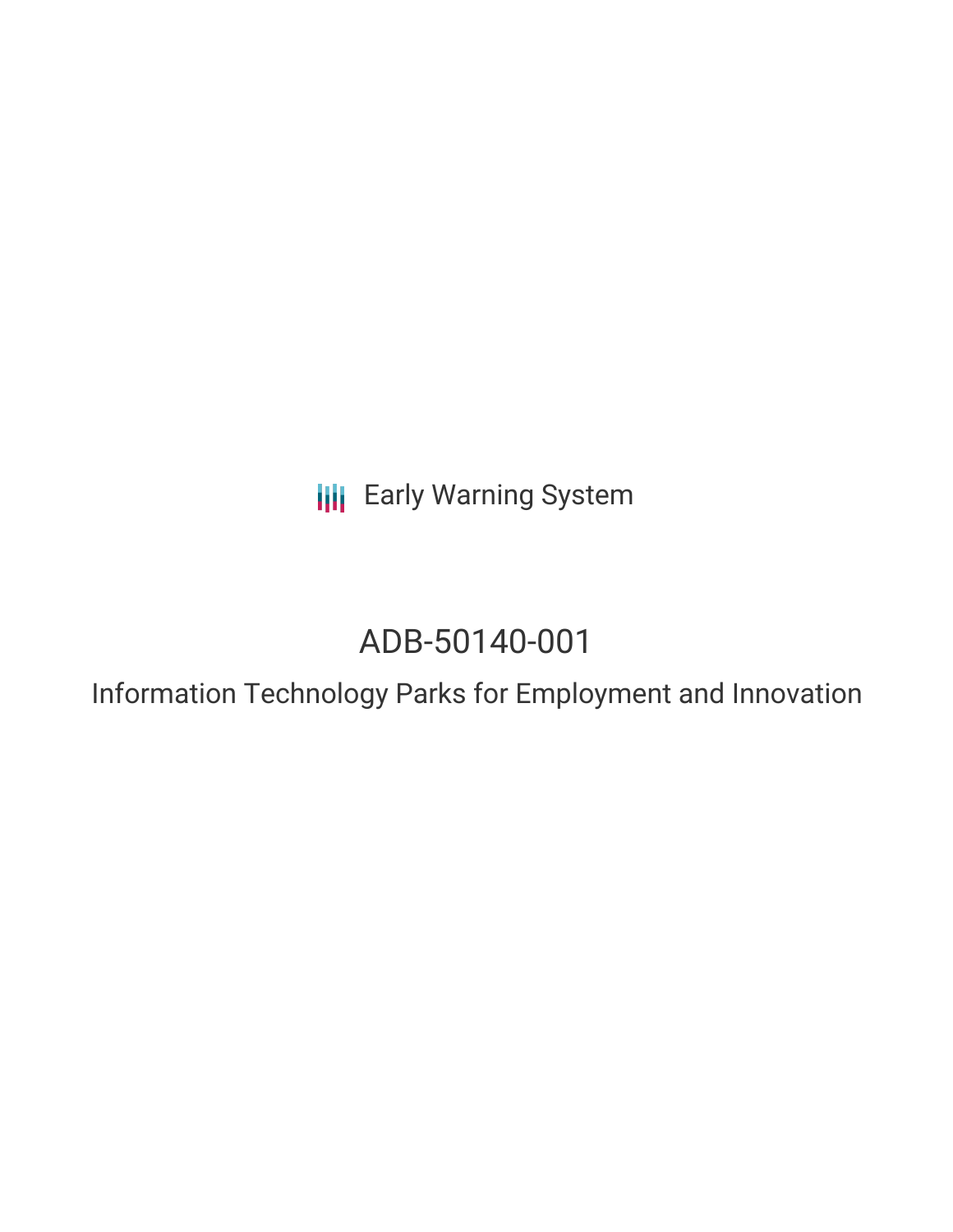

#### **Quick Facts**

| <b>Countries</b>               | Bangladesh                   |
|--------------------------------|------------------------------|
| <b>Financial Institutions</b>  | Asian Development Bank (ADB) |
| <b>Status</b>                  | Active                       |
| <b>Bank Risk Rating</b>        | C                            |
| <b>Voting Date</b>             | 2016-08-24                   |
| <b>Sectors</b>                 | <b>Education and Health</b>  |
| <b>Investment Type(s)</b>      | Grant                        |
| <b>Investment Amount (USD)</b> | $$0.32$ million              |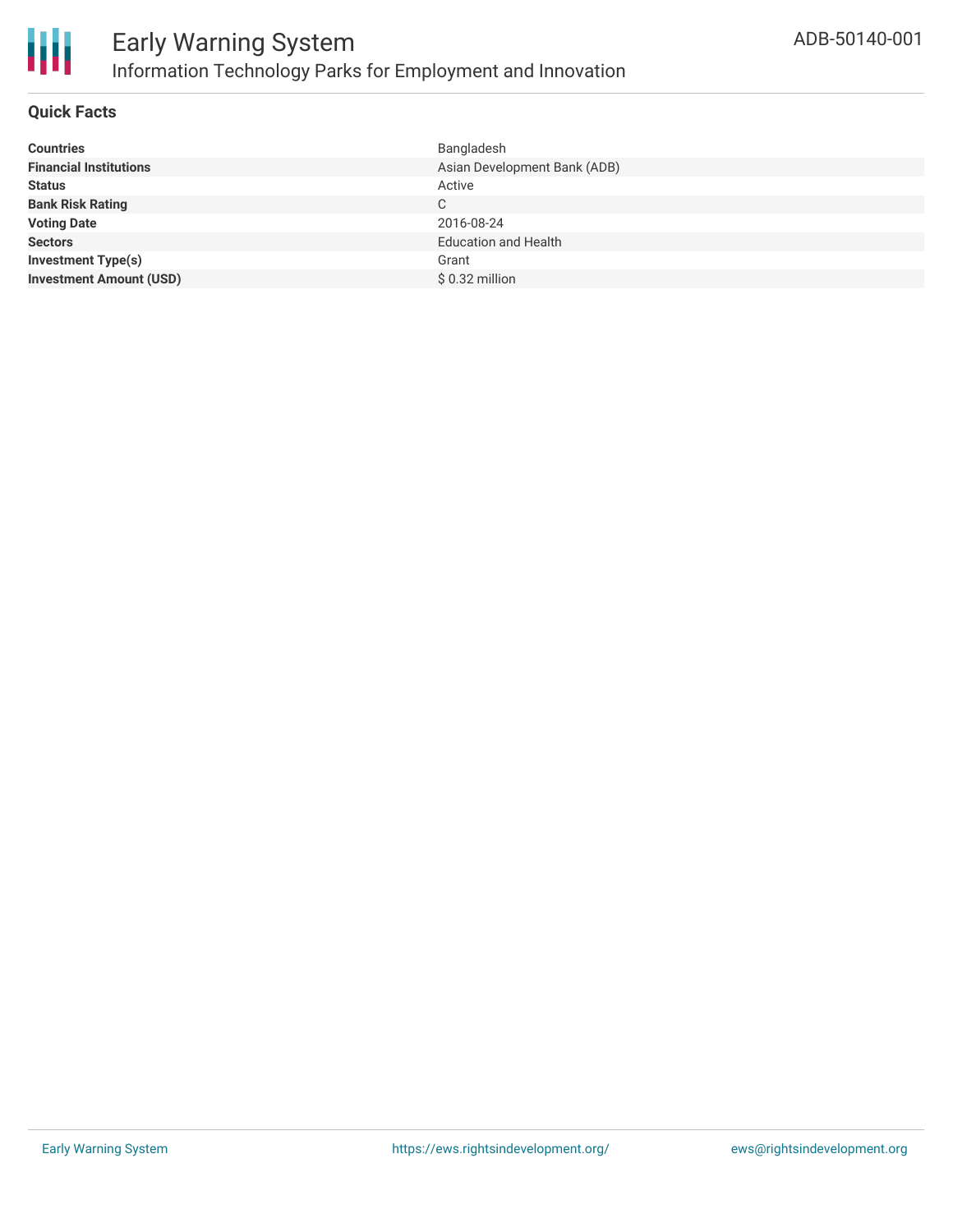

### **Project Description**

#### **DESCRIPTION**

During the 2015 programming mission, the government requested to include the project supporting development of the information technology (IT) parks in the list of Asian Development Bank (ADB)''s future pipeline projects, and the project was subsequently reflected as a 2017''s lending pipeline project in Bangladesh's country operations business plan, 2016 -2018. As a request of the government, ADB fielded four missions including a reconnaissance mission on 19 -30 May 2016, and an initial project concept was developed and agreed. An amount of \$225,000 is proposed to be drawn for this small-scale project preparatory technical assistance (TA) to help preparatory works for designing the proposed loan, Information Technology Parks for Employment and Innovation Project in a timely manner. The TA outline was confirmed by the government during ADB's reconnaissance mission in May 2016, and re-confirmed during ADB's consultation mission in August 2016.

#### PROJECT RATIONALE AND LINKAGE TO COUNTRY/REGIONAL STRATEGY

One of the challenges to spur industry development is limited IT infrastructure. The government has already taken initiatives including developing a number of IT parks which can form the hubs for the industry development by aggregating physical, human, and research and development resources. Currently, two parks, Kaliakoir Hi-Tech Park and Jessore Software Technology Park, are being developed with public private partnership (PPP), partly supported by the World Bank. With ADB's support, the government expects to develop replicable models including construction of research and development buildings and business incubation centers from these two for other IT parks.

#### IMPACT

Design of high quality IT park projects in Bangladesh improved

#### CONSULTING SERVICES

The executing agency of the TA will be the Bangladesh Hi-Tech Park Authority, ICT Division, Ministry of Posts, Telecommunications and Information Technology. ADB will recruit consultants in accordance with ADB's Guidelines on the Use of Consultants (2013, as amended from time to time). Consultants will be recruited through a firm.

#### PROCUREMENT

The simplified technical proposal and quality- and cost-based selection method with quality-cost ratio of 90:10 will be used. Equipment to be used for the TA implementation will be procured in accordance with ADB's Procurement Guidelines (2015, as amended from time to time). They will be turned over to the government upon completion of the TA implementation. Disbursements will be done in accordance with the TA Disbursement Handbook (May 2010, as amended).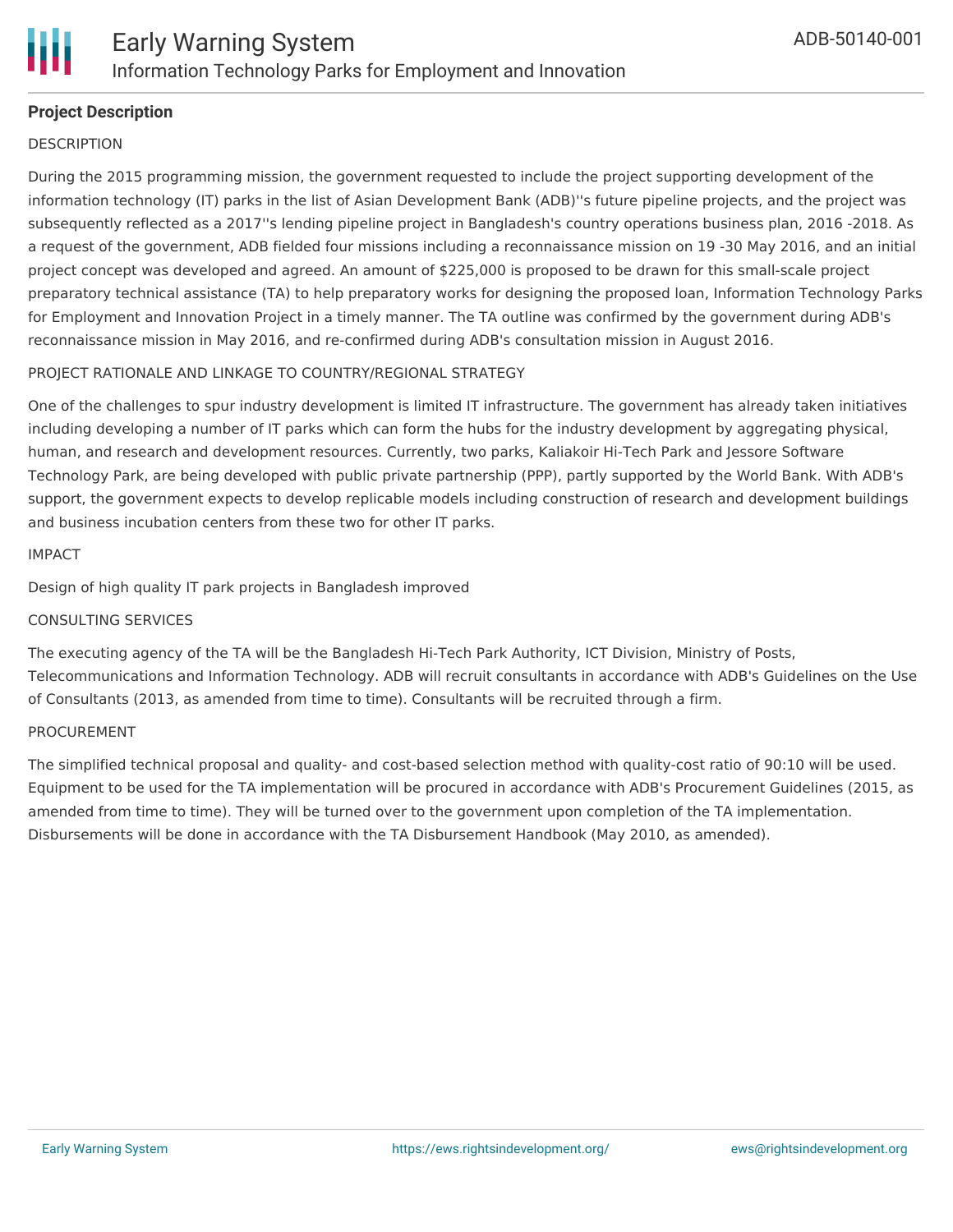#### **Investment Description**

Asian Development Bank (ADB)

TA 9160-BAN: Preparing Information Technology Parks for Employment and Innovation Technical Assistance Special Fund US\$ 225,000.00

TA: Information Technology Parks for Employment and Innovation (Supplementary) Technical Assistance Special Fund US\$ 100,000.00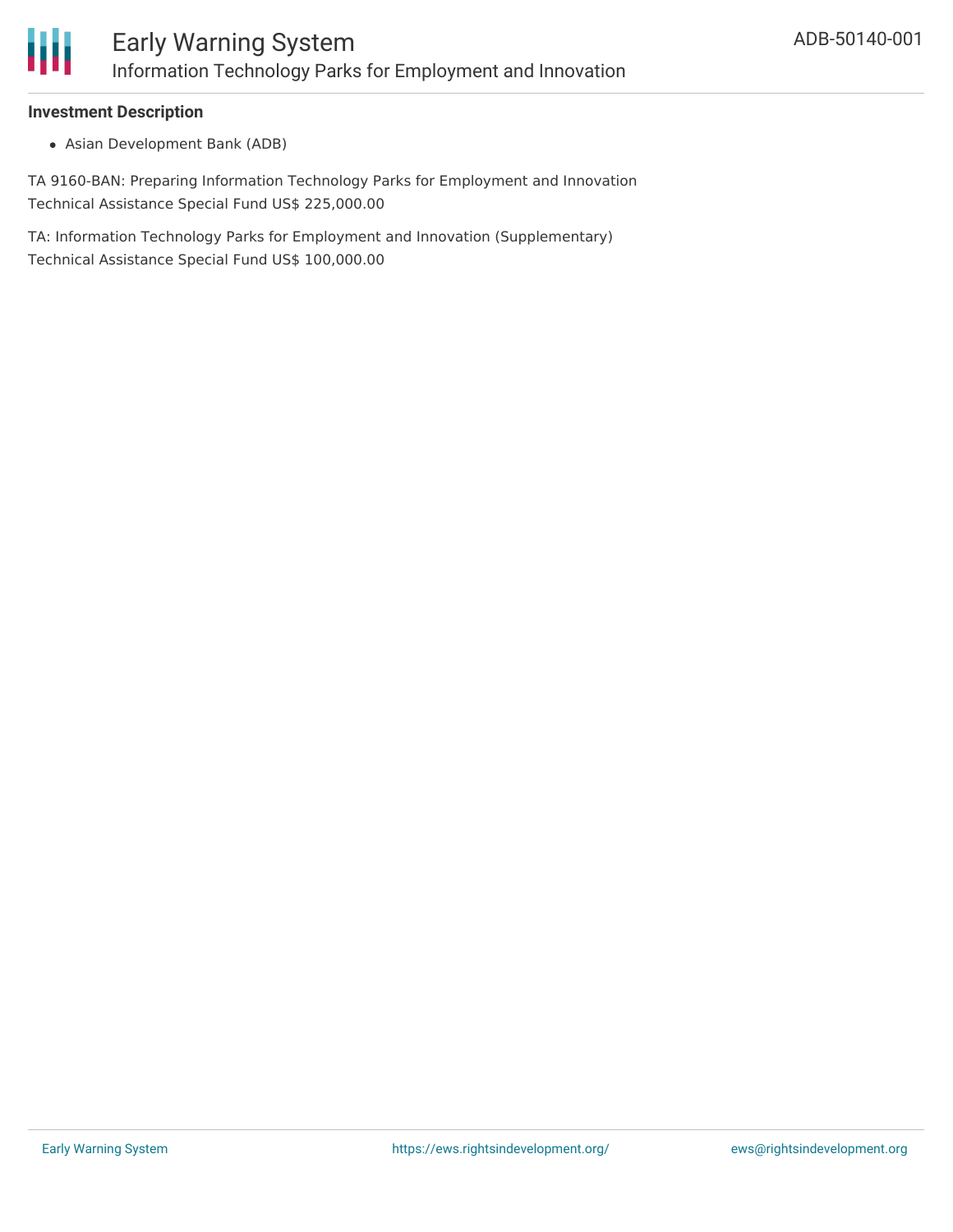## **Contact Information**

## ACCOUNTABILITY MECHANISM OF ADB

The Accountability Mechanism is an independent complaint mechanism and fact-finding body for people who believe they are likely to be, or have been, adversely affected by an Asian Development Bank-financed project. If you submit a complaint to the Accountability Mechanism, they may investigate to assess whether the Asian Development Bank is following its own policies and procedures for preventing harm to people or the environment. You can learn more about the Accountability Mechanism and how to file a complaint at: http://www.adb.org/site/accountability-mechanism/main

Responsible ADB Officer Tajima, Eisuke Responsible ADB Department South Asia Department Responsible ADB Division Human and Social Development Division, SARD Executing Agencies Ministry of Post, Telecommunications and Information Technology Bangladesh Secretariat Dhaka Abdul Gani Road, Dhaka-1000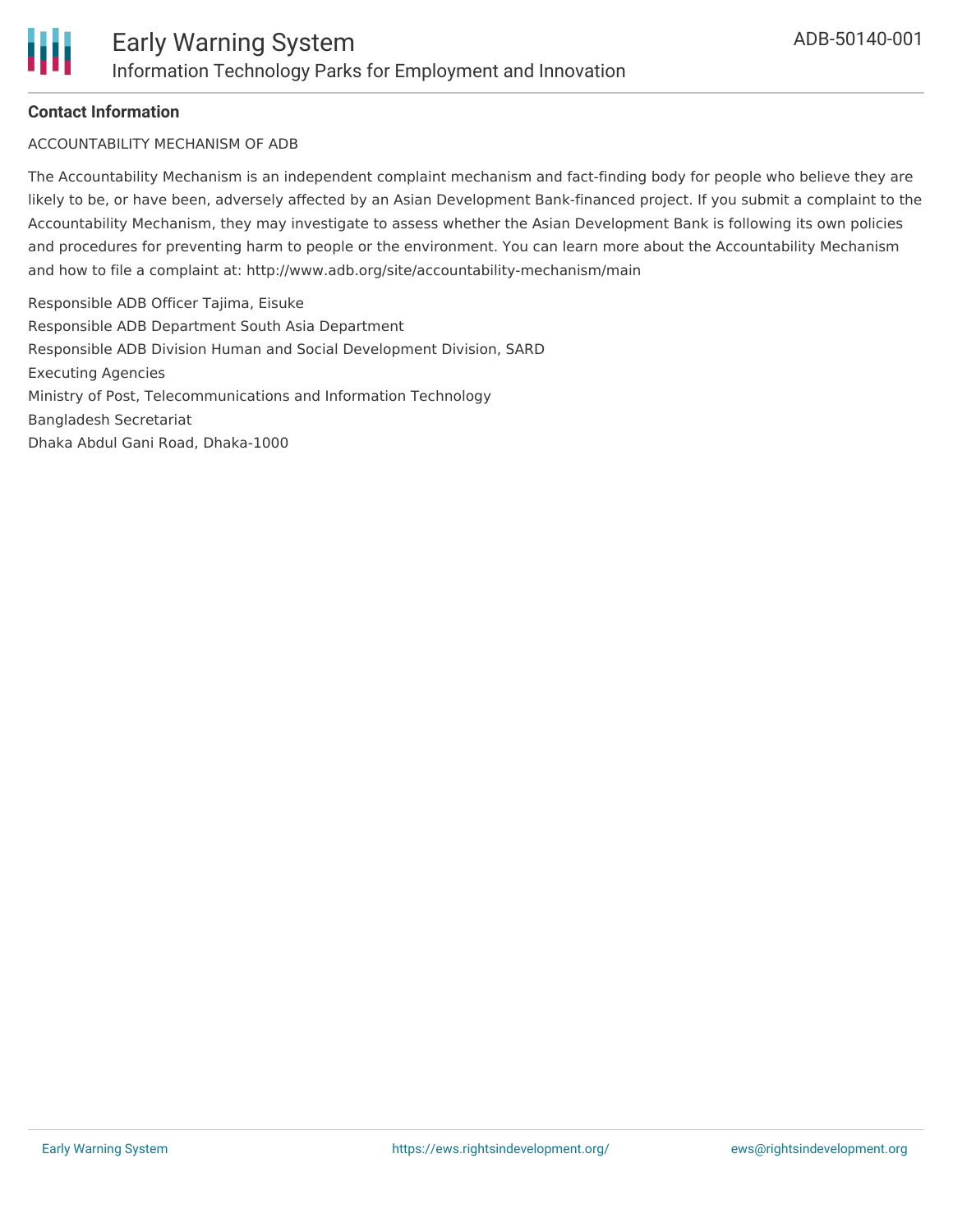

# Early Warning System Information Technology Parks for Employment and Innovation

#### **Bank Documents**

- Information Technology Parks for [Employment](https://ewsdata.rightsindevelopment.org/files/documents/01/ADB-50140-001.pdf) and Innovation Project: Initial Poverty and Social Analy [\[Original](https://www.adb.org/projects/documents/ban-it-parks-for-employment-and-innovation-ipsa) Source]
- Project [Disclosure](https://www.adb.org/printpdf/projects/50140-001/main) PDF